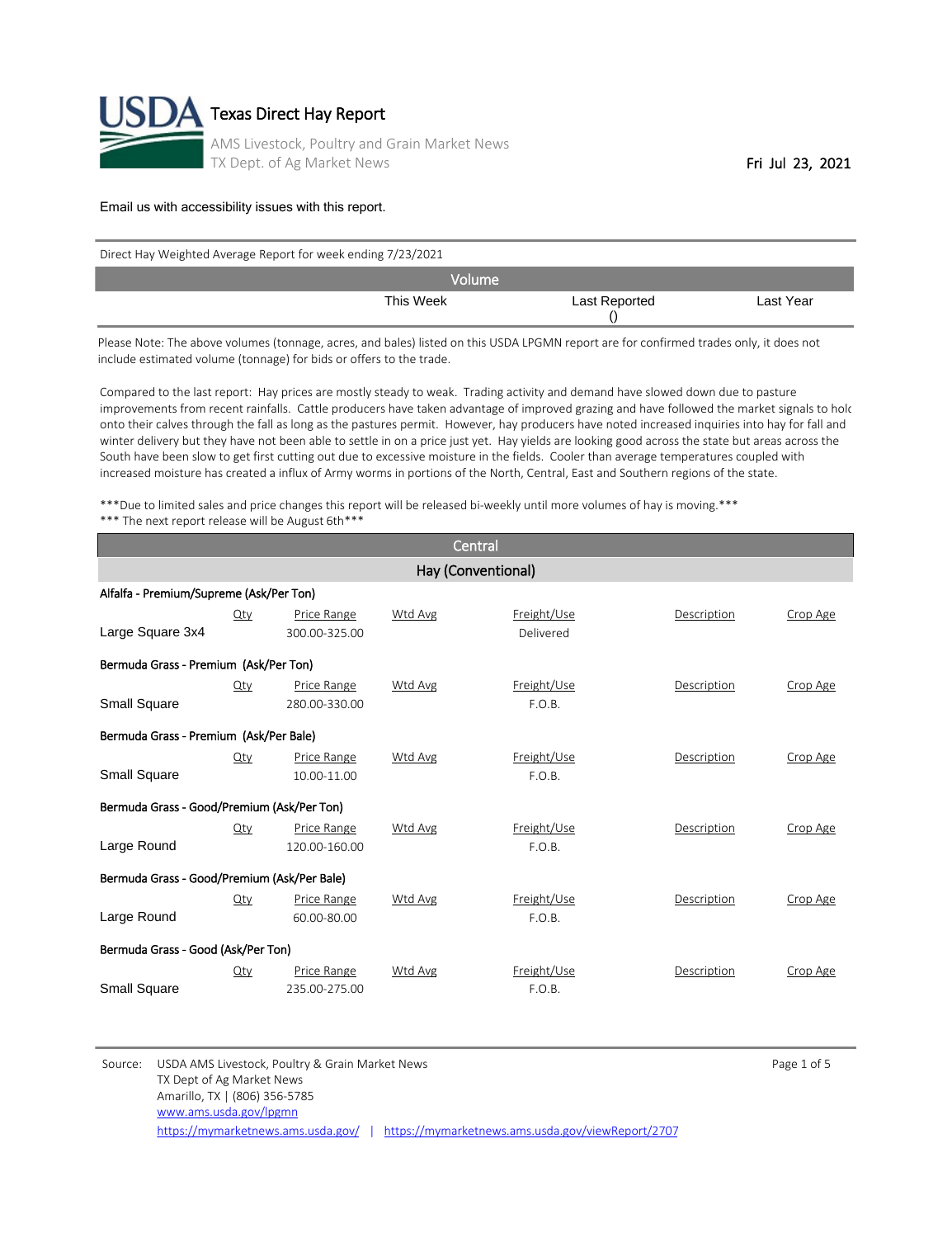

| Bermuda Grass - Good (Ask/Per Bale)        |                    |                              |                |                                        |             |          |  |  |
|--------------------------------------------|--------------------|------------------------------|----------------|----------------------------------------|-------------|----------|--|--|
| <b>Small Square</b>                        | $Q$ ty             | Price Range<br>$6.00 - 8.00$ | Wtd Avg        | Freight/Use<br>F.O.B.                  | Description | Crop Age |  |  |
|                                            |                    |                              |                | Panhandle                              |             |          |  |  |
|                                            | Hay (Conventional) |                              |                |                                        |             |          |  |  |
| Alfalfa - Supreme (Ask/Per Ton)            |                    |                              |                |                                        |             |          |  |  |
| Large Square 3x4                           | $Q$ ty             | Price Range<br>290.00-300.00 | Wtd Avg        | Freight/Use<br>Delivered               | Description | Crop Age |  |  |
| Alfalfa - Premium (Ask/Per Ton)            |                    |                              |                |                                        |             |          |  |  |
| Large Square 3x4                           | $Q$ ty             | Price Range<br>260.00-280.00 | Wtd Avg        | Freight/Use<br>Delivered               | Description | Crop Age |  |  |
| <b>Small Square</b>                        |                    | 260.00-285.00                |                | Delivered                              |             |          |  |  |
| Alfalfa - Premium (Ask/Per Bale)           |                    |                              |                |                                        |             |          |  |  |
| Small Square                               | $Q$ ty             | Price Range<br>10.00-11.00   | Wtd Avg        | Freight/Use<br>Delivered               | Description | Crop Age |  |  |
| Alfalfa - Good/Premium (Ask/Per Ton)       |                    |                              |                |                                        |             |          |  |  |
| Large Square 3x4                           | $Q$ ty             | Price Range<br>230.00-240.00 | Wtd Avg        | Freight/Use<br>Delivered-Feedlot/dairy | Description | Crop Age |  |  |
| Alfalfa - Good (Ask/Per Bale)              |                    |                              |                |                                        |             |          |  |  |
| Ground                                     | $Q$ ty             | Price Range<br>215.00-225.00 | <b>Wtd Avg</b> | Freight/Use<br>Delivered-Feedlot/dairy | Description | Crop Age |  |  |
| Bermuda Grass - Good/Premium (Ask/Per Ton) |                    |                              |                |                                        |             |          |  |  |
| Large Round                                | $Q$ ty             | Price Range<br>170.00-180.00 | <b>Wtd Avg</b> | Freight/Use<br>Delivered               | Description | Crop Age |  |  |
| Bermuda Grass - Good (Ask/Per Bale)        |                    |                              |                |                                        |             |          |  |  |
| Small Square                               | $Q$ ty             | Price Range<br>9.00-10.00    | Wtd Avg        | Freight/Use<br>Delivered               | Description | Crop Age |  |  |
| Millet - Good (Ask/Per Ton)                |                    |                              |                |                                        |             |          |  |  |
| Large Round                                | <u>Qty</u>         | Price Range<br>194.00        | Wtd Avg        | Freight/Use<br>Delivered               | Description | Crop Age |  |  |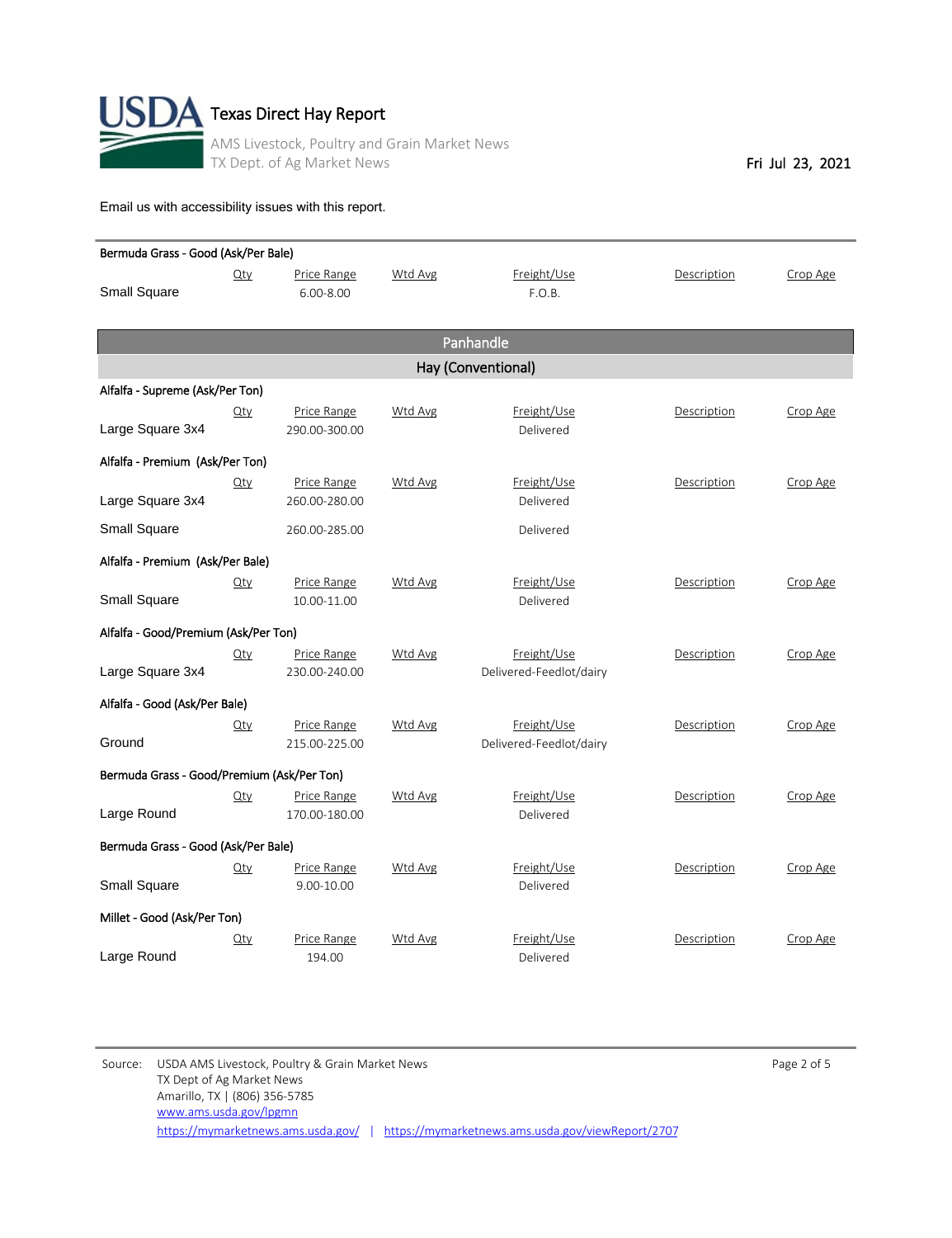

| Oat - Good (Ask/Per Ton)                  |            |               |                |                          |             |          |
|-------------------------------------------|------------|---------------|----------------|--------------------------|-------------|----------|
|                                           | Qty        | Price Range   | <b>Wtd Avg</b> | Freight/Use<br>Delivered | Description | Crop Age |
| Large Round                               |            | 200.00-210.00 |                |                          |             |          |
| Prairie/Meadow Grass - Good (Ask/Per Ton) |            |               |                |                          |             |          |
|                                           | $Q$ ty     | Price Range   | <b>Wtd Avg</b> | Freight/Use              | Description | Crop Age |
| Large Round                               |            | 150.00        |                | Delivered                |             |          |
| Rye Grass - Good (Ask/Per Ton)            |            |               |                |                          |             |          |
|                                           | $Q$ ty     | Price Range   | Wtd Avg        | Freight/Use              | Description | Crop Age |
| Large Round                               |            | 200.00        |                | Delivered                |             |          |
| Rye Grass - Fair (Ask/Per Ton)            |            |               |                |                          |             |          |
|                                           | <u>Qty</u> | Price Range   | <b>Wtd Avg</b> | Freight/Use              | Description | Crop Age |
| Large Round                               |            | 170.00        |                | Delivered                |             |          |
| Sorghum - Good (Ask/Per Ton)              |            |               |                |                          |             |          |
|                                           | $Q$ ty     | Price Range   | <b>Wtd Avg</b> | Freight/Use              | Description | Crop Age |
| Ground                                    |            | 235.00        |                | Delivered                |             |          |
| Triticale - Good (Ask/Per Ton)            |            |               |                |                          |             |          |
|                                           | $Q$ ty     | Price Range   | <b>Wtd Avg</b> | Freight/Use              | Description | Crop Age |
| Large Round                               |            | 140.00        |                | Delivered                |             |          |
| Wheat - Premium (Ask/Per Ton)             |            |               |                |                          |             |          |
|                                           | $Q$ ty     | Price Range   | <b>Wtd Avg</b> | Freight/Use              | Description | Crop Age |
| Large Round                               |            | 270.00-290.00 |                | Delivered                |             |          |
| Wheat - Good/Premium (Ask/Per Bale)       |            |               |                |                          |             |          |
|                                           | $Q$ ty     | Price Range   | Wtd Avg        | Freight/Use              | Description | Crop Age |
| <b>Small Square</b>                       |            | 10.00-11.00   |                | Delivered                |             |          |
| Wheat - Good (Ask/Per Ton)                |            |               |                |                          |             |          |
|                                           | $Q$ ty     | Price Range   | Wtd Avg        | Freight/Use              | Description | Crop Age |
| Ground                                    |            | 235.00        |                | Delivered                |             |          |
| Large Round                               |            | 220.00        |                | Delivered                |             |          |
|                                           |            |               |                |                          |             |          |

South

Source: USDA AMS Livestock, Poultry & Grain Market News **Page 3 of 5** and 2001 and 2011 and 2011 and 2011 and 201 TX Dept of Ag Market News Amarillo, TX | (806) 356-5785 <https://mymarketnews.ams.usda.gov/> | <https://mymarketnews.ams.usda.gov/viewReport/2707> [www.ams.usda.gov/lpgmn](http://www.ams.usda.gov/lpgmn)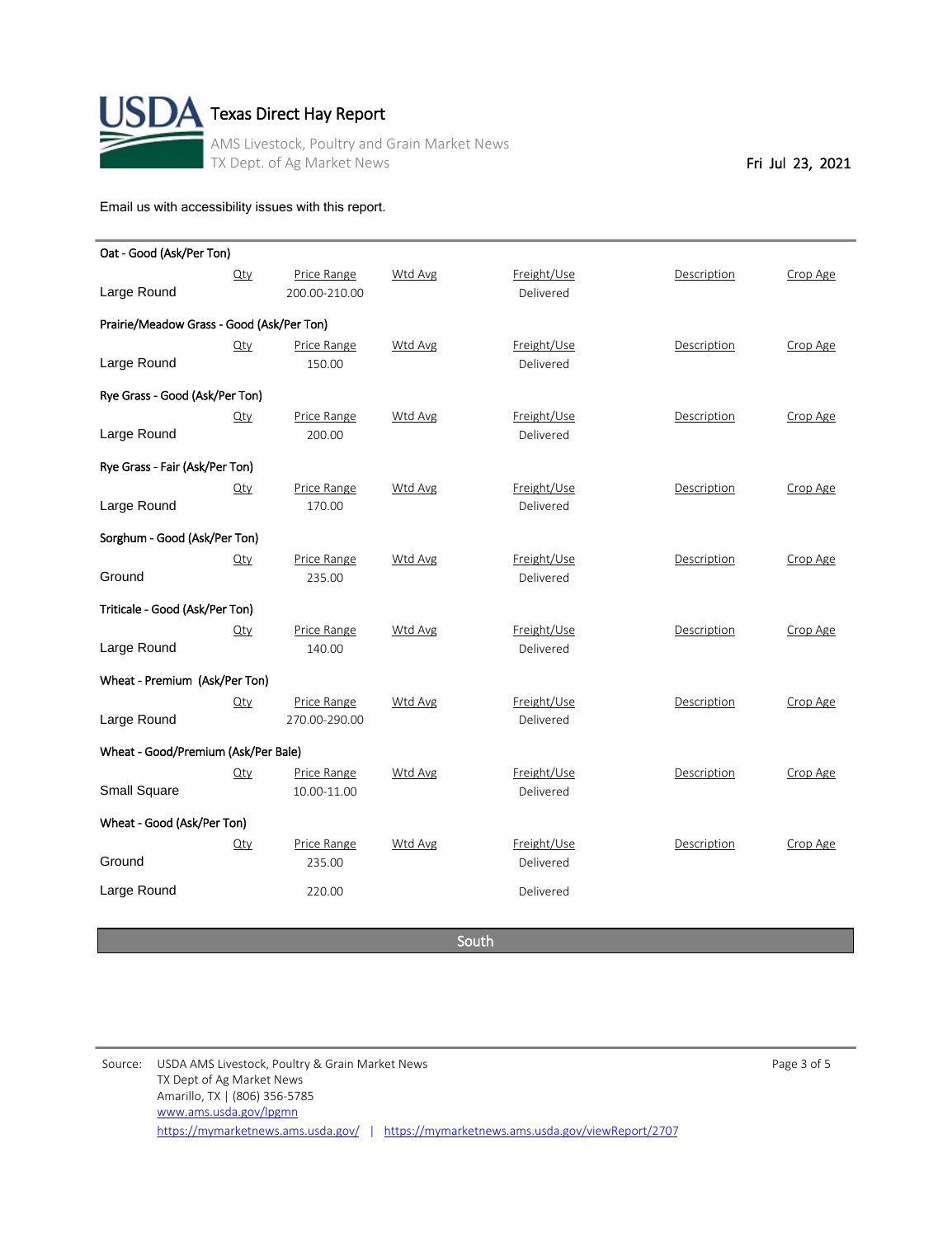

| Hay (Conventional)                          |        |               |         |             |             |          |  |  |
|---------------------------------------------|--------|---------------|---------|-------------|-------------|----------|--|--|
| Bermuda Grass - Good/Premium (Ask/Per Ton)  |        |               |         |             |             |          |  |  |
|                                             | Qty    | Price Range   | Wtd Avg | Freight/Use | Description | Crop Age |  |  |
| Large Round                                 |        | 140.00-180.00 |         | F.O.B.      |             |          |  |  |
| Small Square                                |        | 260.00-330.00 |         | F.O.B.      |             |          |  |  |
| Bermuda Grass - Good/Premium (Ask/Per Bale) |        |               |         |             |             |          |  |  |
|                                             | $Q$ ty | Price Range   | Wtd Avg | Freight/Use | Description | Crop Age |  |  |
| Large Round                                 |        | 80.00-100.00  |         | F.O.B.      |             |          |  |  |
| Small Square                                |        | 8.00-10.00    |         | F.O.B.      |             |          |  |  |
| Bermuda Grass - Fair/Good (Ask/Per Ton)     |        |               |         |             |             |          |  |  |
|                                             | $Q$ ty | Price Range   | Wtd Avg | Freight/Use | Description | Crop Age |  |  |
| Large Round                                 |        | 120.00-130.00 |         | F.O.B.      |             |          |  |  |
| Small Square                                |        | 235.00-265.00 |         | F.O.B.      |             |          |  |  |
| Bermuda Grass - Fair/Good (Ask/Per Bale)    |        |               |         |             |             |          |  |  |
|                                             | $Q$ ty | Price Range   | Wtd Avg | Freight/Use | Description | Crop Age |  |  |
| Large Round                                 |        | 50.00-70.00   |         | F.O.B.      |             |          |  |  |
| Small Square                                |        | 6.00-8.00     |         | F.O.B.      |             |          |  |  |

| <b>West</b>                              |            |                    |                |             |             |          |  |  |  |
|------------------------------------------|------------|--------------------|----------------|-------------|-------------|----------|--|--|--|
| Hay (Conventional)                       |            |                    |                |             |             |          |  |  |  |
| Alfalfa - Premium/Supreme (Ask/Per Ton)  |            |                    |                |             |             |          |  |  |  |
|                                          | <u>Qty</u> | Price Range        | <b>Wtd Avg</b> | Freight/Use | Description | Crop Age |  |  |  |
| Large Square 3x4                         |            | 290.00-310.00      |                | F.O.B.      |             |          |  |  |  |
| <b>Small Square</b>                      |            | 300.00-315.00      |                | F.O.B.      |             |          |  |  |  |
| Alfalfa - Premium/Supreme (Ask/Per Bale) |            |                    |                |             |             |          |  |  |  |
|                                          | Qty        | <b>Price Range</b> | Wtd Avg        | Freight/Use | Description | Crop Age |  |  |  |
| Small Square                             |            | 11.00-12.00        |                | F.O.B.      |             |          |  |  |  |
| Alfalfa - Good (Ask/Per Ton)             |            |                    |                |             |             |          |  |  |  |
|                                          | <u>Qty</u> | Price Range        | <b>Wtd Avg</b> | Freight/Use | Description | Crop Age |  |  |  |
| Large Square 3x4                         |            | 225.00-235.00      |                | Delivered   |             |          |  |  |  |
| Wheat - Premium (Ask/Per Ton)            |            |                    |                |             |             |          |  |  |  |
|                                          | $Q$ ty     | Price Range        | Wtd Avg        | Freight/Use | Description | Crop Age |  |  |  |
| Large Round                              |            | 250.00-270.00      |                | F.O.B.      |             |          |  |  |  |

Source: USDA AMS Livestock, Poultry & Grain Market News **Page 4 of 5** Page 4 of 5 TX Dept of Ag Market News Amarillo, TX | (806) 356-5785 [www.ams.usda.gov/lpgmn](http://www.ams.usda.gov/lpgmn)

<https://mymarketnews.ams.usda.gov/> | <https://mymarketnews.ams.usda.gov/viewReport/2707>